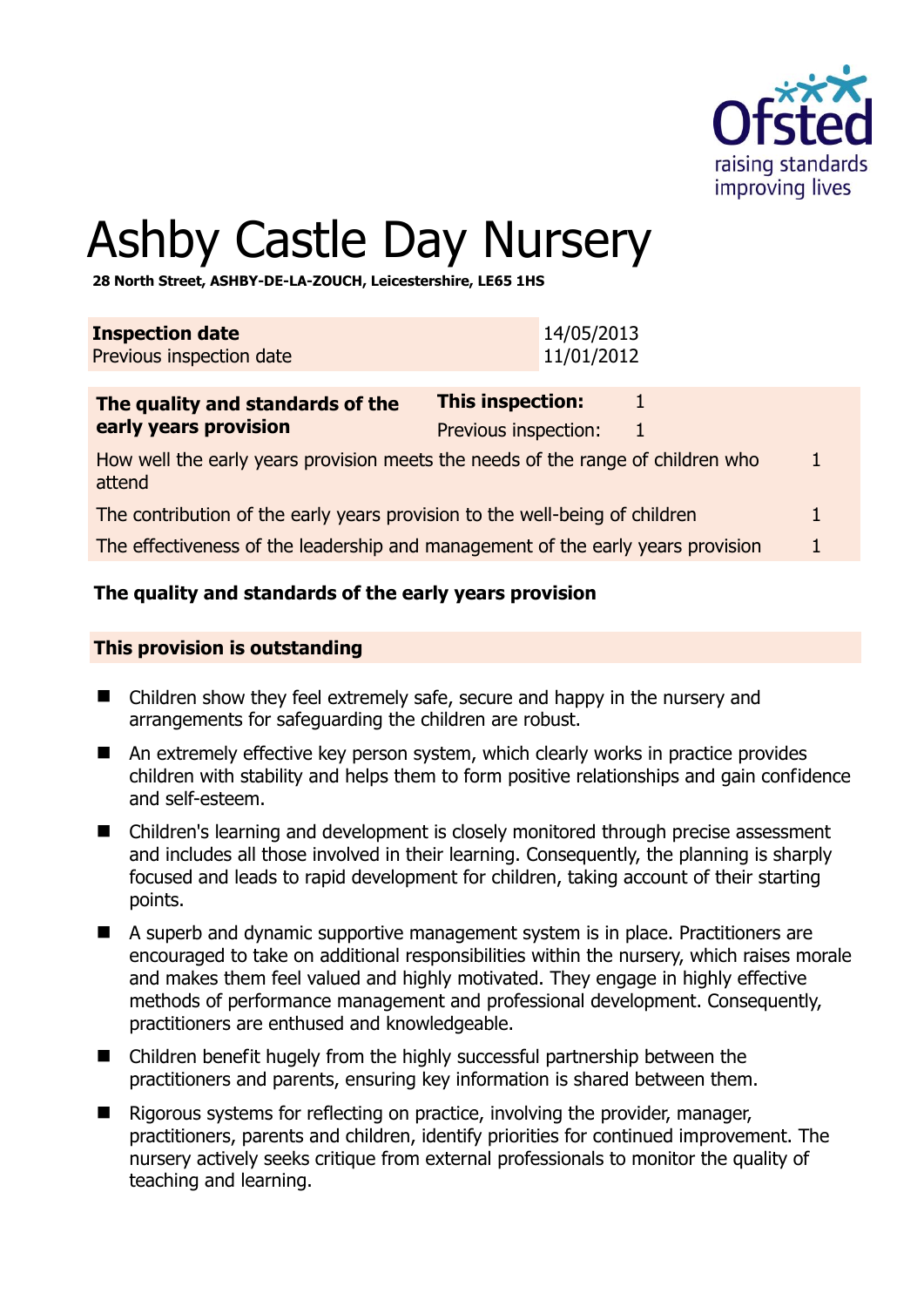# **Information about this inspection**

Inspections of registered early years provision are:

- scheduled at least once in every inspection cycle the current cycle ends on 31 July 2016
- scheduled more frequently where Ofsted identifies a need to do so, for example where provision was previously judged inadequate
- brought forward in the inspection cycle where Ofsted has received information that suggests the provision may not be meeting the legal requirements of the Early Years Foundation Stage or where assessment of the provision identifies a need for early inspection
- prioritised where we have received information that the provision is not meeting the requirements of the Early Years Foundation Stage and which suggests children may not be safe
- scheduled at the completion of an investigation into failure to comply with the requirements of the Early Years Foundation Stage.

The provision is also registered on the voluntary and compulsory parts of the Childcare Register. This report includes a judgment about compliance with the requirements of that register.

# **Inspection activities**

- The inspector observed activities in the six main playrooms and outside play areas.
- $\blacksquare$ The inspector spoke with the provider, manager, practitioners and children at appropriate times throughout the inspection.
- $\blacksquare$ The inspector looked at children's development records, planning documentation, the nursery's self-evaluation form and a selection of policies and children's records.
- The inspector also took account of the views of parents through the nursery's parent feedback forms.

# **Inspector**

Sue Riley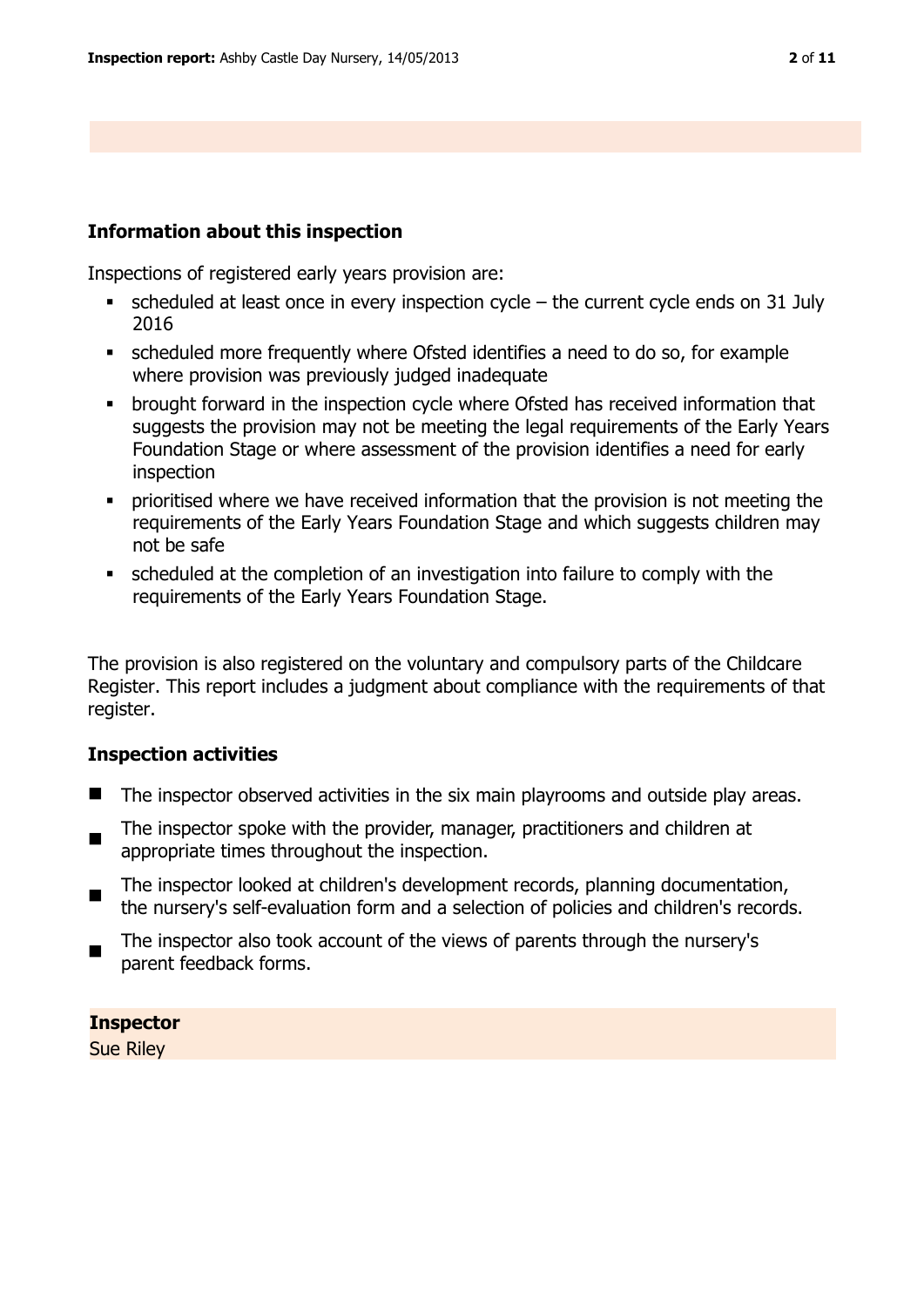# **Full Report**

#### **Information about the setting**

Ashby Castle Day Nursery opened in 1996. The nursery is privately owned and is located in the centre of Ashby-De-La-Zouch in Leicestershire. It operates from a purpose-built single storey building with an annex to the rear and includes six age-appropriate playrooms and associated facilities. All children have access to the enclosed outdoor play area. The nursery is easily accessible for all. Children come from the immediate and surrounding areas and children attend a variety of sessions.

The nursery is registered on the Early Years Register and the compulsory and voluntary parts of the Childcare Register. There are currently 174 children aged up to four years on roll. The nursery supports children with special educational needs and/or disabilities. The nursery receives funding for the provision of free early education to two-, three- and fouryear-old children.

The nursery is open Monday to Friday, from 7.30am to 6pm, for 50 weeks of the year. There are a total of 33 practitioners including a manager who work directly with the children. Of these, 29 practitioners are qualified, 17 of whom are qualified to level 3 and above. One practitioner holds Early Years Professional Status and holds Qualified Teacher Status. Three practitioners are currently working towards a childcare qualification.

#### **What the setting needs to do to improve further**

#### **To further improve the quality of the early years provision the provider should:**

■ continue with the excellent relationship with parents by further developing their involvement in home learning.

#### **Inspection judgements**

#### **How well the early years provision meets the needs of the range of children who attend**

Practitioners ensure that each child's uniqueness is fully embraced and celebrated and this ensures individual needs are fully met. The needs of the child lie at the heart of the daily life of the nursery, this guarantees that the children make excellent progress in their learning and development. Practitioners create a stimulating environment, where the atmosphere is incredibly positive and encouraging. Each child receives an extremely enjoyable, challenging experience across all areas of learning. Excellent systems for assessment and planning are in place to ensure activities and learning experiences fully support children's interests and the next steps in their learning particularly well. The nursery ensures the monitoring of children's progress towards all the early learning goals is enormously effective. The practitioner team promote children's development through an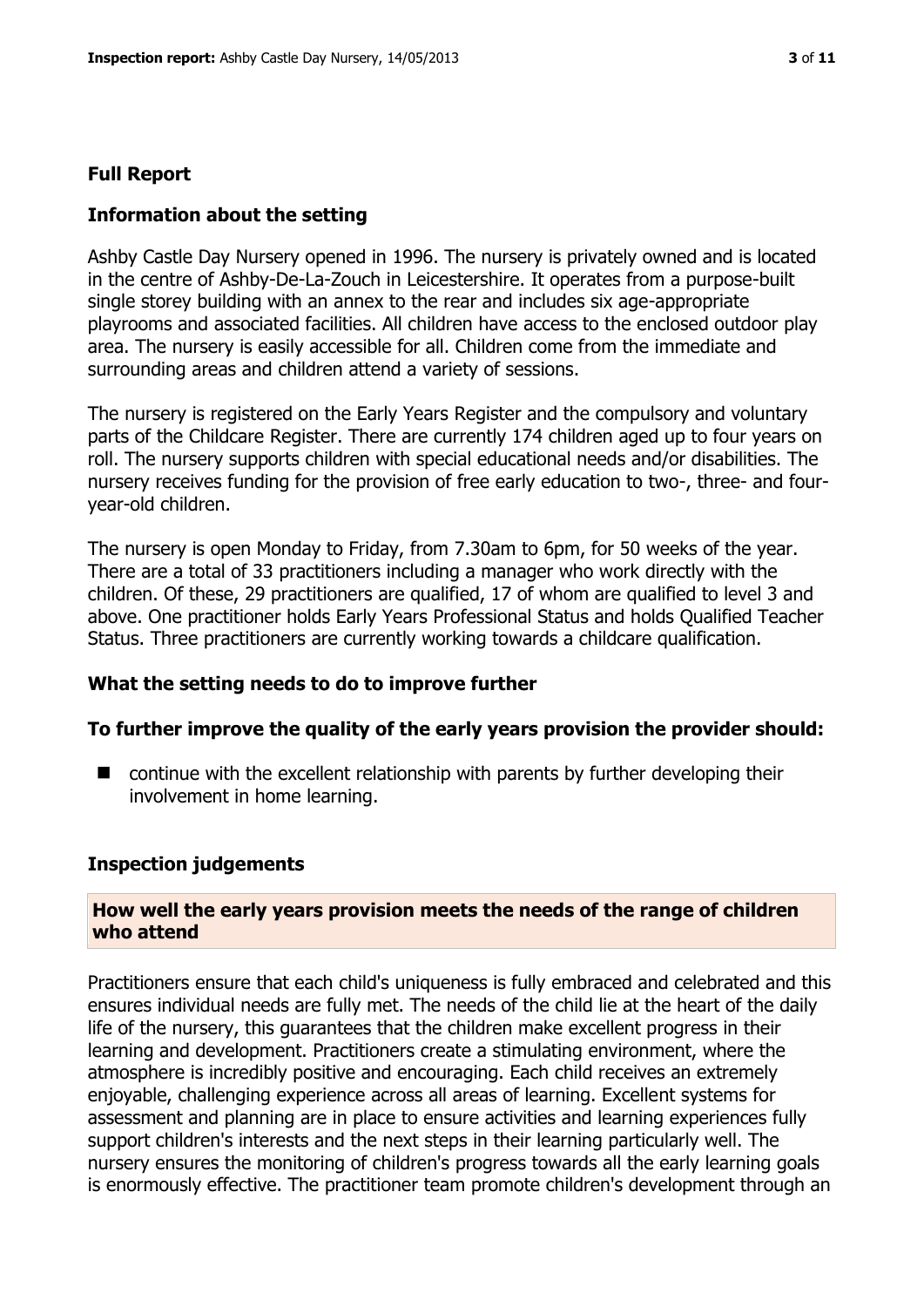excellent balance of child-led play, planned activities and interesting resources. For example, their current theme is 'new life' and the older children are carefully watching caterpillars as they will change into butterflies and they are caring for ducklings that have recently hatched. Practitioners plan first-hand experiences and challenges that motivate children to learn and ensure that they are extremely well prepared for school. For example, they plan group activities which extend, according to children's interest, such as dressing up so they learn how to dress themselves and manage the fastenings. Children play a game of picture lottery with a practitioner, who skilfully includes every child in the group ensuring that each child is benefiting from the activity. They learn to take turns and be aware of the rules of the game. Lovely discussions about the pictures encourage children's communication and language skills.

Children develop new skills and grow in confidence and rise to the challenge of trying something new. They are very active learners. For example, when playing outside the older children use 'number fans' as they hunt for and find hidden numbers around the play area. They then concentrate as they match the number in their fan. A young child smiles to themselves in amazement when they find they can move, as they push themselves along with their feet on a wheeled toy. Practitioners notice this 'wow' moment for this child and offers them lots of praise and encouragement. A young child has excellent supervision as they explore and investigate the shaving foam and animals. This ensures that they play in safety. Pre-school children enjoy themselves as they take part in a music and movement session before they settle down to eat their lunch. They move their large limbs with enthusiasm and join in with the words to the songs.

Practitioners demonstrate a very secure knowledge and understanding of how children learn. As a result, children are very motivated and develop a highly positive attitude to their learning and learn to work alongside their peers extremely well. Children's independence is promoted particularly well, they are developing skills, such as, putting on their own coats and shoes, seeing to their own drinks and helping to tidy up. All children enjoy many opportunities to choose, participate and become independent in their play. Children develop very good communication skills and chat happily both to one another and to adults. Practitioners support children extremely well, by offering praise and encouragement and they demonstrate an excellent understanding of children's individual learning needs. Babies are actively involved in their play, confidently selecting and exploring resources. For example, they investigate the different items and resources from a selected treasure basket. They feel and touch the different textures, they play 'peep-aboo' with the foil blanket and are delighted as they see themselves in the play mirror. They are supported exceptionally well by practitioners and become confident in their daily routines. Children with special educational needs and/or disabilities are very well supported and practitioners work exceptionally well with outside agencies and other professionals to support all children.

All children relish their time at nursery and are very happy and relaxed. They are able to thoroughly enjoy a wide range of exciting activities that stimulate and motivate them. The nursery has implemented the progress check at age two highly successfully and all related documentation is in place. The nursery are receiving very positive feedback from the health visitors around the excellent details they are being given. As a result of the highly effective assessment and recording of children's progress parents receive a very clear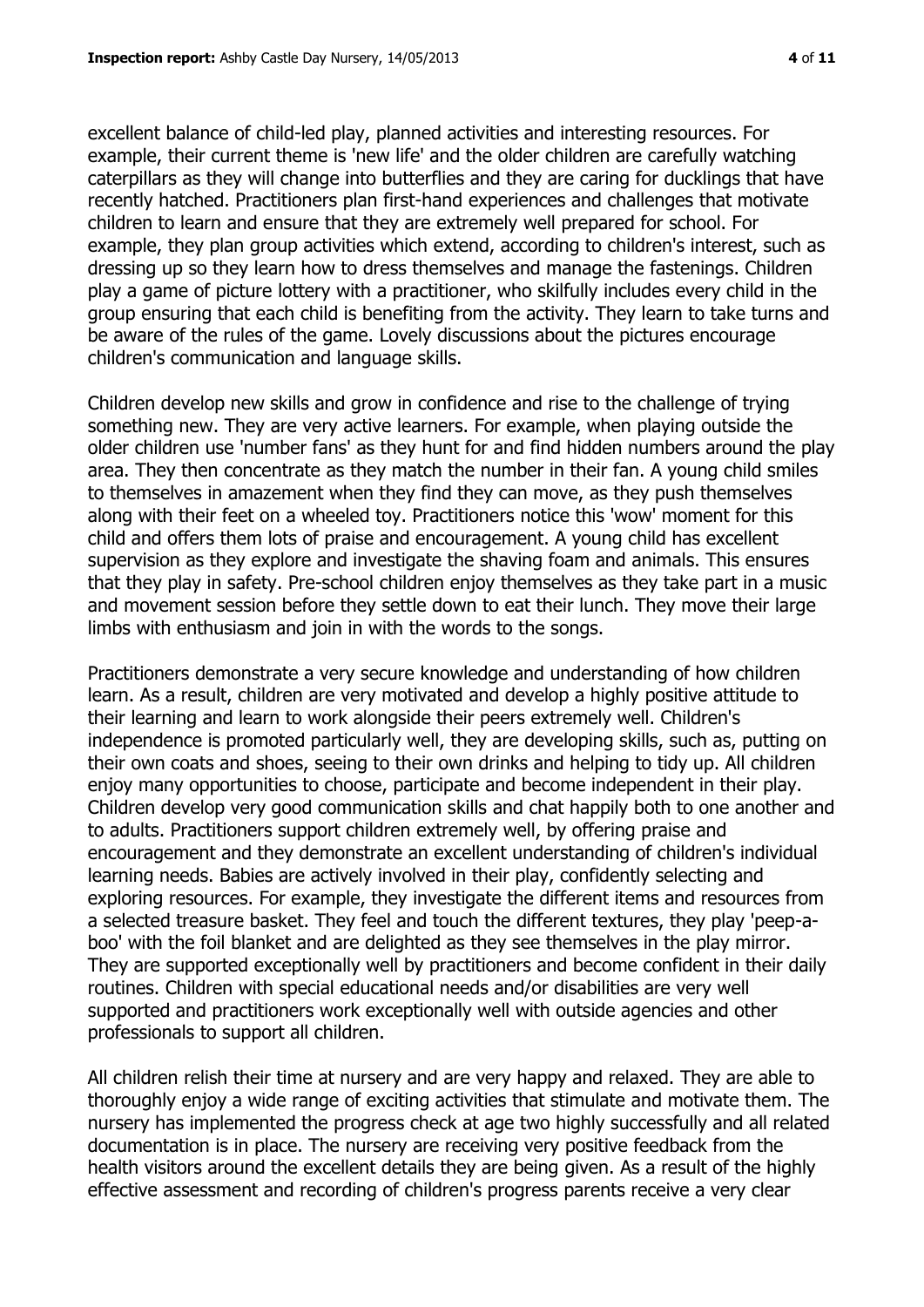picture of where their children are in their learning. Parents are actively encouraged to be involved in their children's learning and development within the nursery. Children's learning would be enhanced even further by involving and encouraging parents to be more involved in sharing their learning at home. Parents are kept very well informed about the life of the nursery through the noticeboards, parent meetings and through daily chats to practitioners.

#### **The contribution of the early years provision to the well-being of children**

The premises are beautifully maintained and very well resourced to provide children with a stimulating environment in which they learn and develop. A well-established and extremely effective key person system operates throughout the nursery. This helps children to form secure emotional attachments and provides parents with a familiar person to share information with regarding their child. Every key person knows their children exceptionally well and can clearly demonstrate how they are helping them to move forward and make excellent progress. Practitioners in the baby room provide young babies with physical interaction and cuddles. This helps them to form emotional bonds and attachments. Older children are quick to seek out practitioners for a cuddle if they become tired or need reassurance. Children are exceptionally well-supported in their transitions between rooms and parents are fully involved. They are introduced to their child's new key person and new routines are explained. Practitioners ensure that children are familiar with the room they are moving into by taking them on visits and they share progress reports and any individual information needed to help children to settle. Parents are also asked to complete a new 'Unique Child' form to ensure the practitioners are fully informed about the child's current interests. Parents are also provided with a 'Welcome Pack' for the new room, so they are fully aware of the routines of the new room.

Throughout the nursery, children spend time with other groups in the outdoor activities. This helps them to become familiar with other children and practitioners. Children's health is very well-promoted and there are clear and consistently applied systems in place to protect them from infection. Excellent systems are in place to inform staff of any health or dietary issues the children may have and thorough records are kept of accidents or any medication administered. Children from an early age understand good hygiene routines and know why they must wash their hands after using the toilet and before eating. The children benefit greatly from the carefully balanced menu offered. Younger children are supported to feed themselves and practitioners sensitively encourage them in this learning experience. Meal times for older children are sociable occasions as they sit together in small social groups. They learn how use utensils correctly and wait until everyone has finished before leaving the table. This helps to prepare them for school readiness and promotes independence.

Children's behaviour is exemplary. They know how to move safely through the nursery and start to take responsibility for their own behaviour. Children thoroughly enjoy spending time outdoors and the resources and activities provided to enhance their physical development and well-being are exceptional. Ongoing in-depth risk assessments ensure that any potential hazards are identified and minimised. Children learn about their own safety as staff incorporate gentle reminders of how to use resources safely as they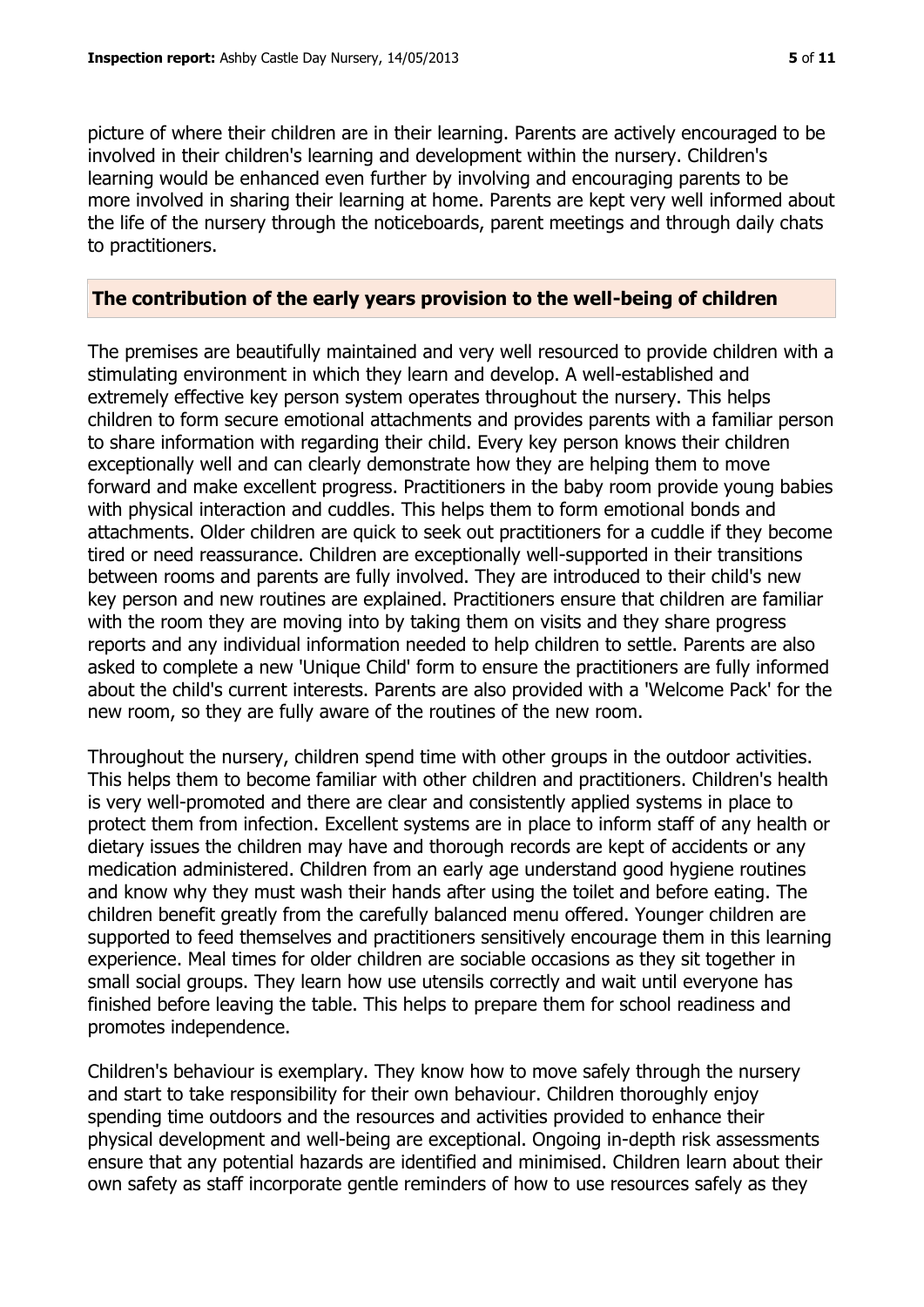play. They know the rules for play particularly outdoors and staff re-enforce these before children use the area. Children form very positive relationships with both adults and their peers, work happily alongside each other as they learn to share and take turns. They are extremely polite and use 'please' and 'thank you' as part of their normal daily routine. Children are very caring as they care for the nursery rabbit. They also have regular access to the 'Pre-Prep' nursery garden where there is an abundance of small animals as in rabbits, chickens, guinea pigs and the new ducklings to care for. This garden is a wonderful environment for children to explore and investigate the natural world. They have a real 'Mulberry Bush' for children to do ring games around. Practitioners model good social behaviour for children and offer them frequent praise. As a result, children gain a sense of self-esteem because they know that they are appreciated. Children's views are recognised and their interests form the basis of all planning. This is achieved by 'children's and parent's voice' displays in each room. Each child has their own 'photograph book' and they enjoy looking at these. This fosters their self-identity and extends their knowledge of the world as they talk and compare the photographs with their peers and practitioners.

# **The effectiveness of the leadership and management of the early years provision**

The registered provider is extremely committed and highly dedicated to maintaining the highest levels of achievement for the children and their families. Very effective management structures are in place and communication with all levels of practitioners is excellent. Regular and robust reviews of all paperwork and procedures take place to ensure that all requirements of the Statutory framework for the Early Years Foundation Stage are met. Children are exceptionally well safeguarded. All practitioners are very aware of their roles and responsibilities in protecting the children in their care. They fully understand the signs and symptoms to be aware of and know when and from whom to seek advice. Recruitment procedures are rigorous and robust. All practitioners are checked thoroughly before being employed and complete yearly declaration forms for suitability. Thorough induction procedures are in place to help and support new practitioners and students. Very effective appraisals and supervision meetings are used to identify any areas for improvement. The provider and manager are very hands on and supportive of all practitioners. They encourage them to reach their full potential and take on additional responsibilities within the nursery to develop their self-esteem.

All policies and procedures are shared with parents and comprehensive records are kept, including any complaints that are made. The manager and practitioners implement robust procedures to ensure that children are released into the care of a nominated adult, and cannot leave the premises unsupervised. Clear procedures are in place to ensure children are kept safe on outings. For example, thorough risk assessments are carried out prior to the visit and parent's consent is gained for all outings. The practitioner team are very well qualified and vary in age range to ensure a lovely balance of maturity, which children clearly benefit from. Due to the management's high standards they work to excellent adult to child ratios and staff are very well deployed, to ensure the supervision, safety and security of all children.

Partnership with parents is exceptional. Parents are wholly valued and their views are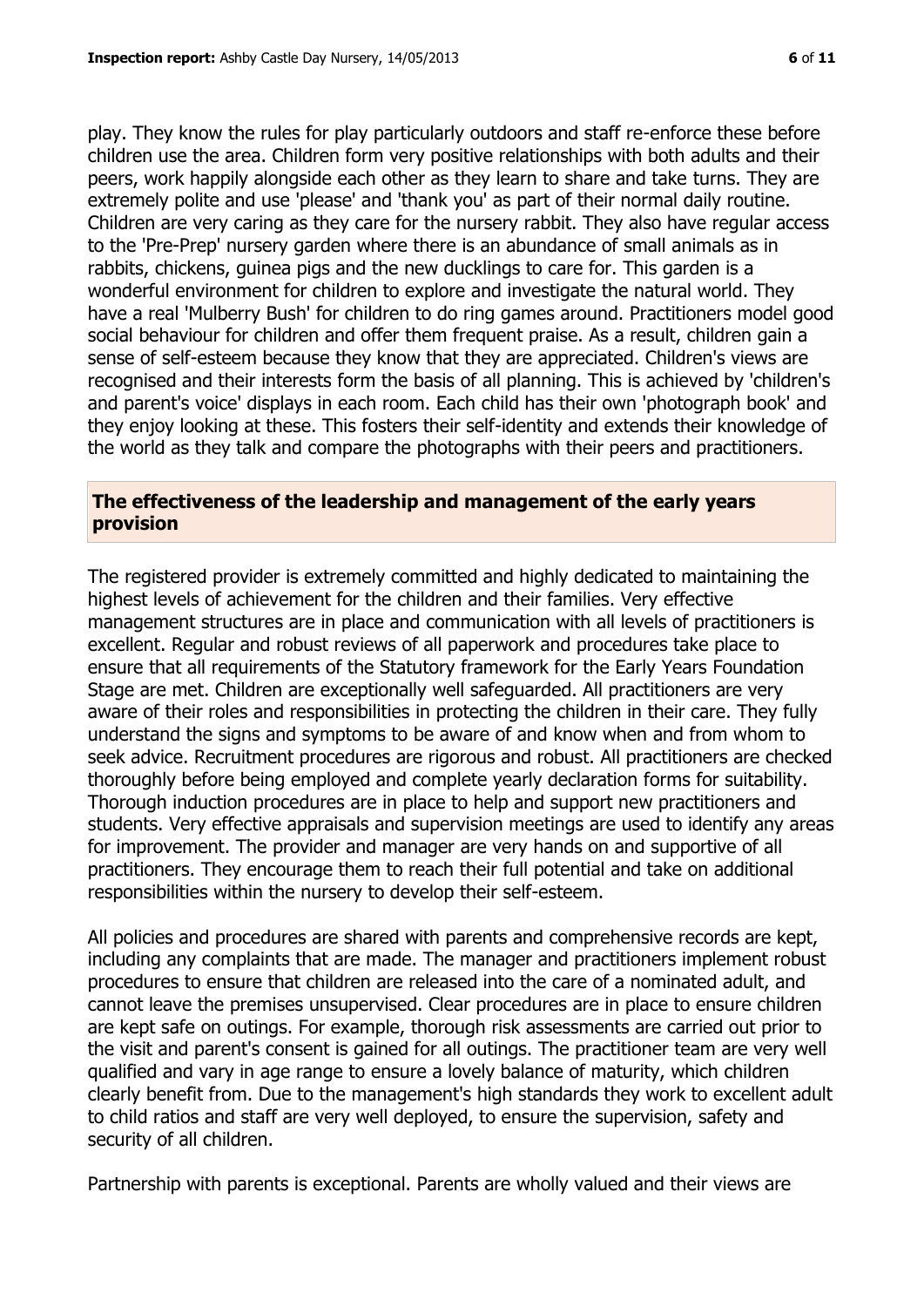sought and respected. Practitioners provide parents with very useful informative 'Parent Packs'. For example, behaviour management, toilet training, and encourage them to share their ideas and thoughts for improvements for the nursery. Parents are extremely happy with the nursery and comments received are very positive. They say that the nursery is a warm, nurturing environment, it is very safe, practitioners are excellent and they are reassured by them, they are also kept very well informed. They feel that there is an appropriate focus on the Early Years Foundation Stage and children's learning, that there is a huge variety of activities and their children's reports are written in great depth. They say that they enjoy reading the newsletters and seeing what their child is doing and that they like the packs that the nursery does for the parents. The nursery has just implemented a 'texting' service. Where parents give their consent, practitioners text them with a 'wow' moment that their child has just achieved. This occurs at least once a week and parents comment that this brightens up their day. The manager and staff ensure that the extremely effective partnerships with parents and external agencies help to secure well timed interventions to ensure children receive the support they need.

The management team have high aspirations for quality. This is evident through ongoing improvement in all areas, in close consultation with practitioners, parents and children. Efficient systems are in place for self-evaluation of the nursery to reflect the excellent practice and prioritise any areas for improvement. Practitioners and parents are involved in the self-evaluation process and ideas for improvement are carefully considered and given the utmost priority. The provider invites other professionals to visit the nursery and offer critique on their practice. As a result, the nursery uses this objective feedback to help them to plan for improvement. This results in an extremely confident practitioner team who all demonstrate an excellent understanding about how to help all children develop and progress. The nursery is very proactive in implementing the changes necessary to sustain improvement and consistently explore new and innovative ideas. The management team are very supportive of practitioners and their caring and approachable manner ensures that practitioners feel able to talk openly about any issues they have or new ideas they would like to implement. As a result, they feel valued and appreciated. All children are included and supported extremely well and the nursery promotes equality and diversity highly successfully. Above all, children thoroughly enjoy the time they spend in this nursery and the skills they learn help them to prepare them for school readiness and lay firm foundations for the future.

# **The Childcare Register**

| The requirements for the compulsory part of the Childcare Register are | Met |
|------------------------------------------------------------------------|-----|
| The requirements for the voluntary part of the Childcare Register are  | Met |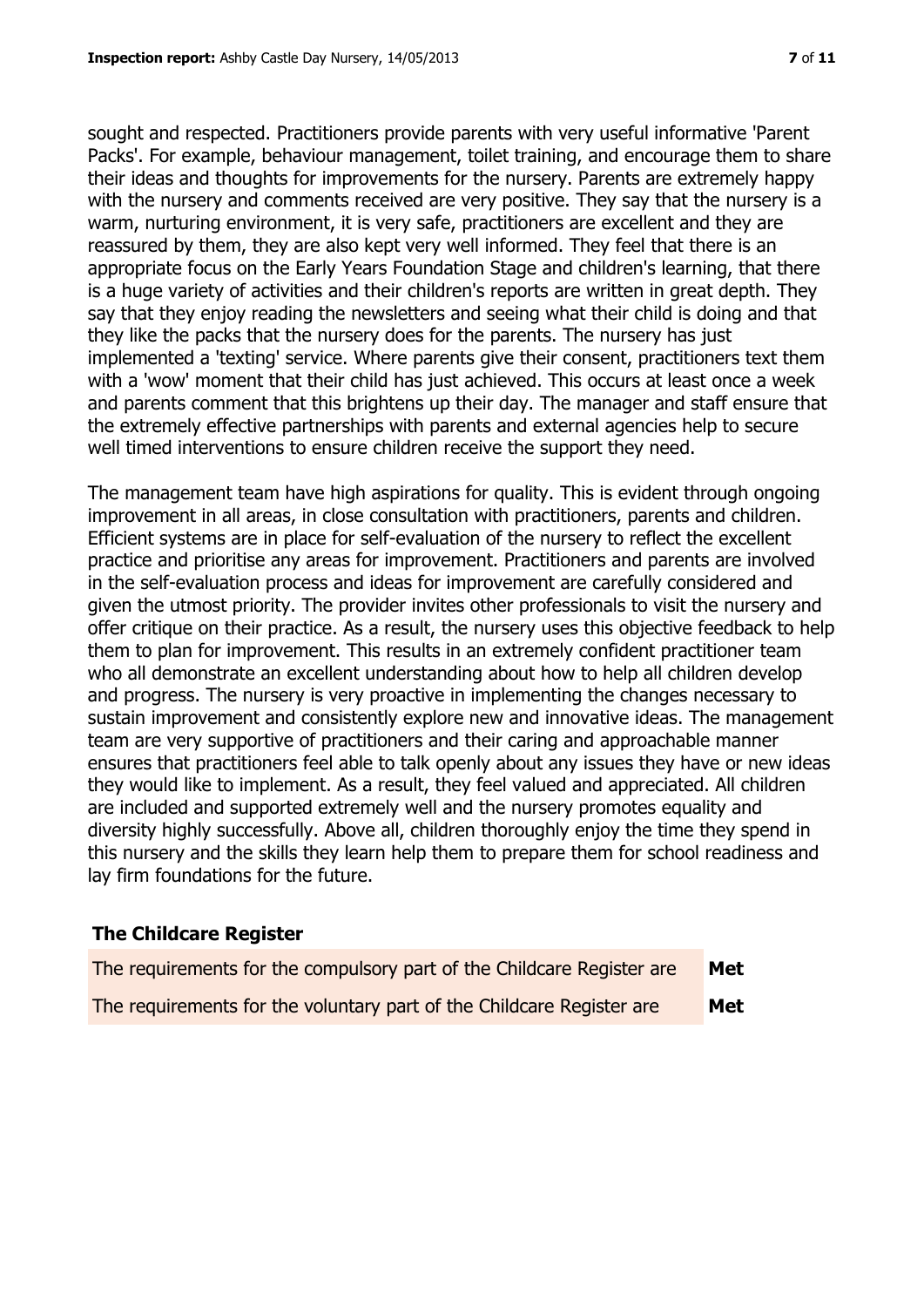# **What inspection judgements mean**

# **Registered early years provision**

| Grade   | <b>Judgement</b> | <b>Description</b>                                                                                                                                                                                                                                                                                                                                                                 |
|---------|------------------|------------------------------------------------------------------------------------------------------------------------------------------------------------------------------------------------------------------------------------------------------------------------------------------------------------------------------------------------------------------------------------|
| Grade 1 | Outstanding      | Outstanding provision is highly effective in meeting the needs<br>of all children exceptionally well. This ensures that children are<br>very well prepared for the next stage of their learning.                                                                                                                                                                                   |
| Grade 2 | Good             | Good provision is effective in delivering provision that meets<br>the needs of all children well. This ensures children are ready<br>for the next stage of their learning.                                                                                                                                                                                                         |
| Grade 3 | Satisfactory     | Satisfactory provision is performing less well than expectations<br>in one or more of the key areas. It requires improvement in<br>order to be good.                                                                                                                                                                                                                               |
| Grade 4 | Inadequate       | Provision that is inadequate requires significant improvement<br>and/or enforcement action. The provision is failing to give<br>children an acceptable standard of early years education and/or<br>is not meeting the safeguarding and welfare requirements of<br>the Early Years Foundation Stage. It will be inspected again<br>within 12 months of the date of this inspection. |
| Met     |                  | The provision has no children on roll. The inspection judgement<br>is that the provider continues to meet the requirements for<br>registration.                                                                                                                                                                                                                                    |
| Not met |                  | The provision has no children on roll. The inspection judgement<br>is that the provider does not meet the requirements for<br>registration.                                                                                                                                                                                                                                        |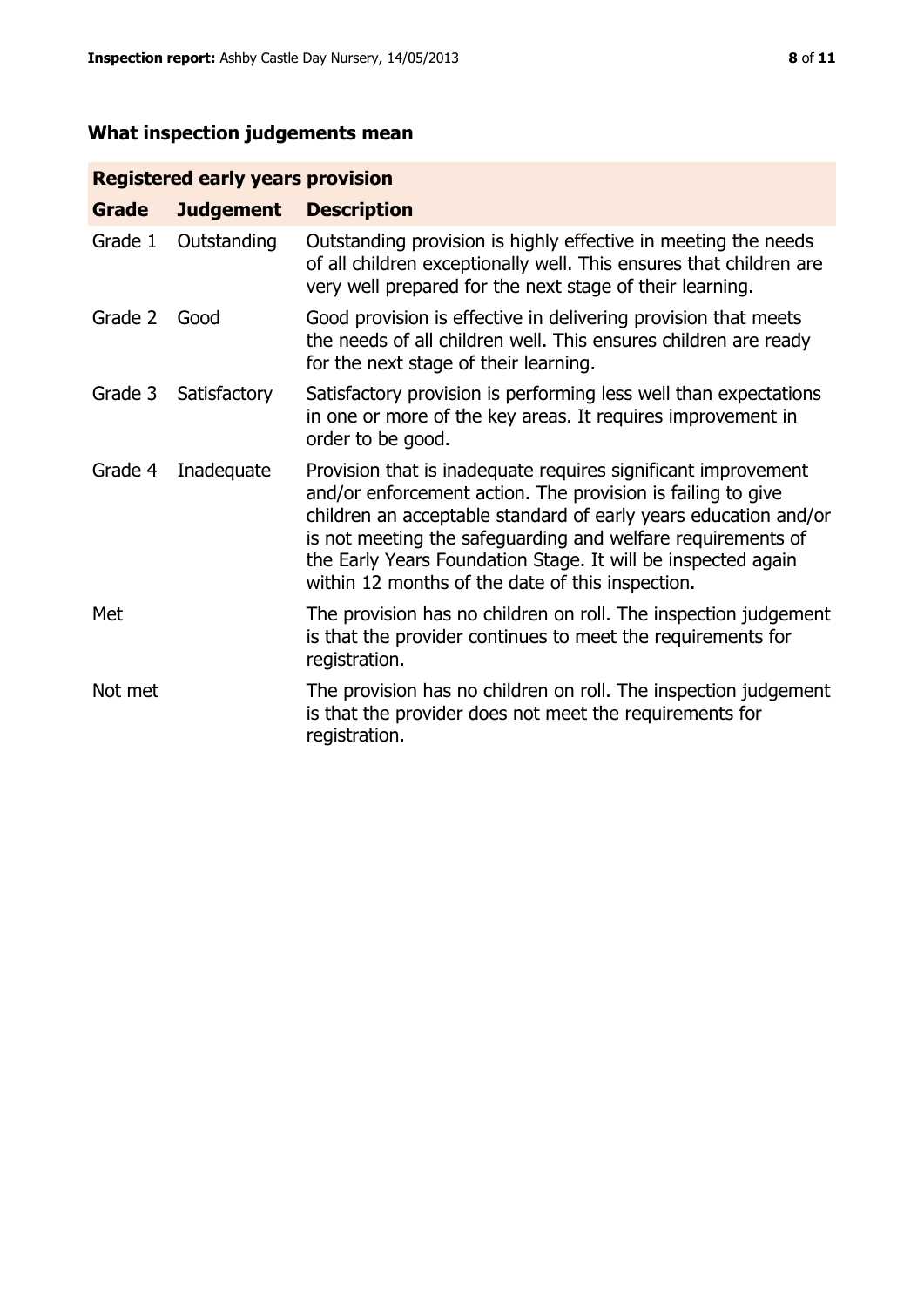# **Inspection**

This inspection was carried out by Ofsted under sections 49 and 50 of the Childcare Act 2006 on the quality and standards of provision that is registered on the Early Years Register. The registered person must ensure that this provision complies with the statutory framework for children's learning, development and care, known as the Early Years Foundation Stage.

# **Setting details**

| Unique reference number       | 223187                   |
|-------------------------------|--------------------------|
| <b>Local authority</b>        | Leicestershire           |
| <b>Inspection number</b>      | 918388                   |
| <b>Type of provision</b>      |                          |
| <b>Registration category</b>  | Childcare - Non-Domestic |
| <b>Age range of children</b>  | $0 - 17$                 |
| <b>Total number of places</b> | 104                      |
| Number of children on roll    | 174                      |
| <b>Name of provider</b>       | Gail Dawn Hodgson        |
| Date of previous inspection   | 11/01/2012               |
| <b>Telephone number</b>       | 01530 415541             |

Any complaints about the inspection or the report should be made following the procedures set out in the guidance *'Complaints procedure: raising concerns and making complaints* about Ofsted', which is available from Ofsted's website: www.ofsted.gov.uk. If you would like Ofsted to send you a copy of the guidance, please telephone 0300 123 4234, or email enquiries@ofsted.gov.uk.

# **Type of provision**

For the purposes of this inspection the following definitions apply:

Full-time provision is that which operates for more than three hours. These are usually known as nurseries, nursery schools and pre-schools and must deliver the Early Years Foundation Stage. They are registered on the Early Years Register and pay the higher fee for registration.

Sessional provision operates for more than two hours but does not exceed three hours in any one day. These are usually known as pre-schools, kindergartens or nursery schools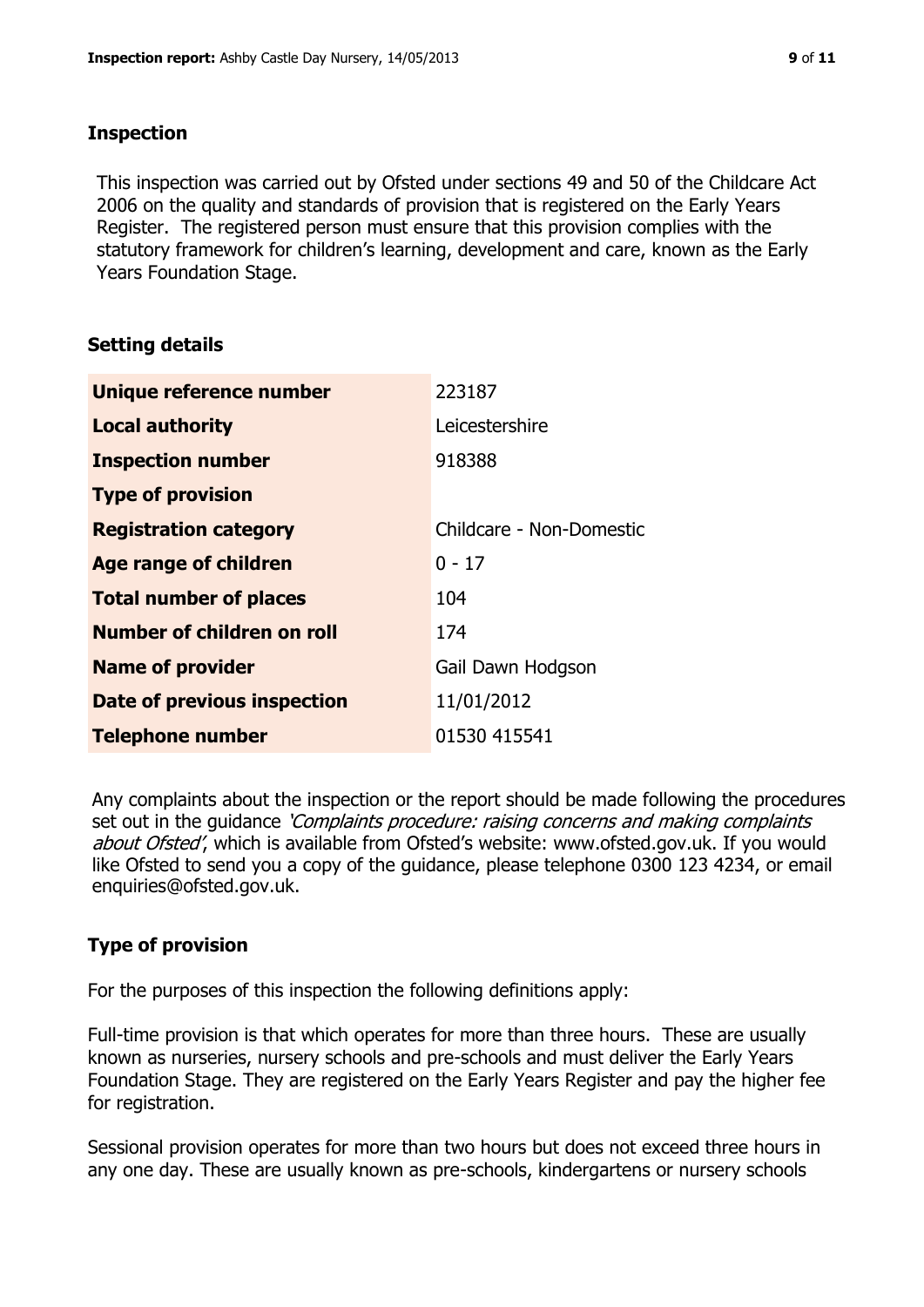and must deliver the Early Years Foundation Stage. They are registered on the Early Years Register and pay the lower fee for registration.

Childminders care for one or more children where individual children attend for a period of more than two hours in any one day. They operate from domestic premises, which are usually the childminder's own home. They are registered on the Early Years Register and must deliver the Early Years Foundation Stage.

Out of school provision may be sessional or full-time provision and is delivered before or after school and/or in the summer holidays. They are registered on the Early Years Register and must deliver the Early Years Foundation Stage. Where children receive their Early Years Foundation Stage in school these providers do not have to deliver the learning and development requirements in full but should complement the experiences children receive in school.